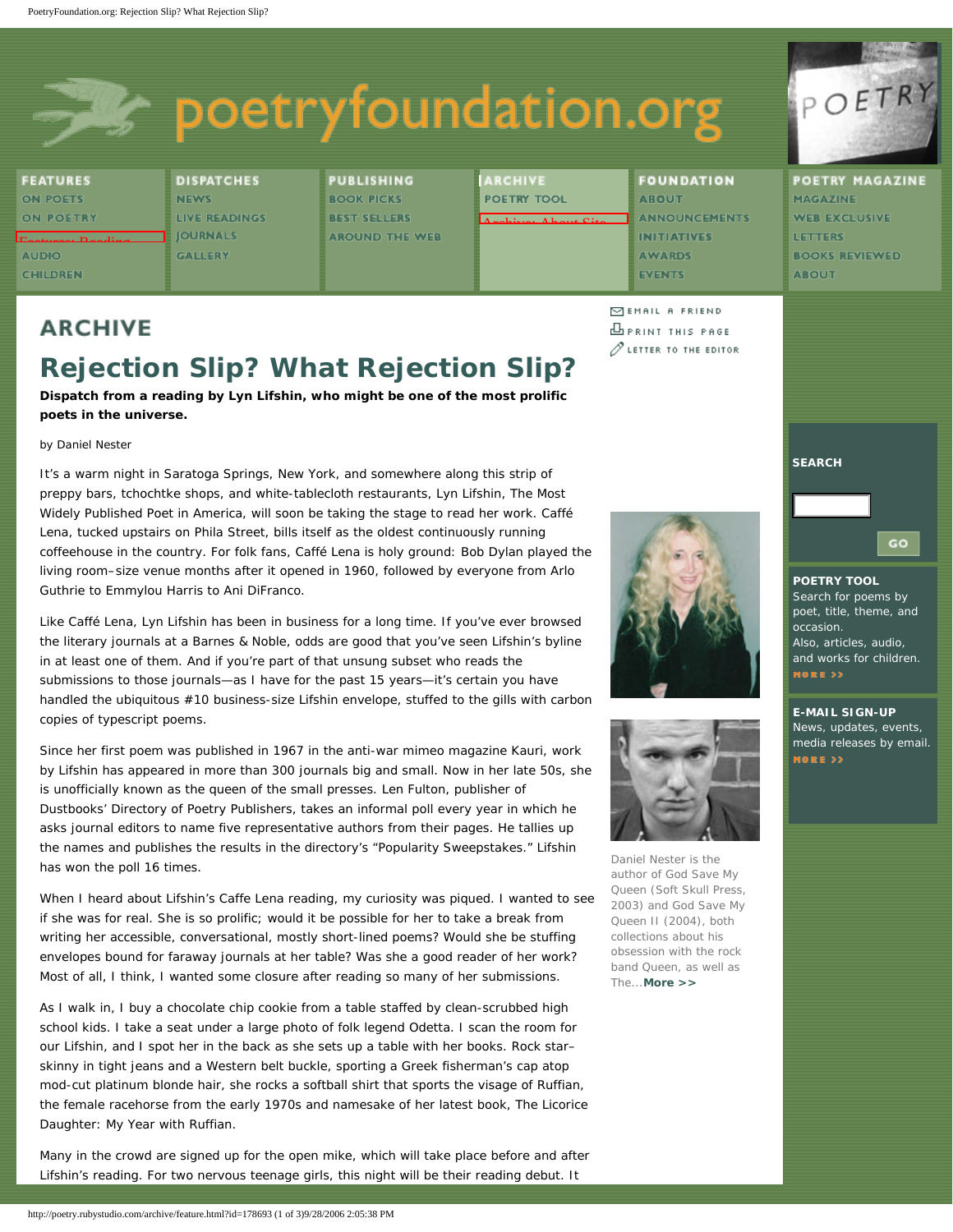PoetryFoundation.org: Rejection Slip? What Rejection Slip?

occurs to me that poets aren't born in the academy; rather, they are born in places like this: coffeehouses where open mikes bring in the crowds, and poets sell their books at merchandise tables. It is a scene that replays itself across the country.

When it's time for Lifshin to read, Carol Graser, Caffé Lena's poet-host, asks the poet's former students to raise their hands. Half the audience complies. Graser describes Lifshin as "one of the early feminist poets who worked outside academia," and everyone applauds.

Lifshin moves slowly and is comfortable in her skin. She speaks softly and deliberately as she reads poems about Ruffian, her racehorse muse. (Lifshin was putting out singlethemed poetry books decades before those Iowa MFA kids were encouraged to do so.) The timing is apt: in a few weeks, nearby Saratoga Raceway's season will be in full swing, so all this talk of fillies and jockeys goes over well. The way she chats between poems, with tidbits of history and horse lore, makes me think of the days when reading-talk banter wasn't so self-conscious.

If one follows the rule of quality over quantity—she's estimated to write hundreds of poems a year—one might be tempted to write off Lifshin's poems themselves. But it's not that easy. It is a relief to read a Lifshin poem, because she is clearly someone who writes what she means. She addresses women's issues in an especially hard-hitting way. In "Dead Girls, Dying Girls," for example, she describes her subjects as "always in / demand on the news. / Often in a pink dress / in photographs of / pink rooms." In "Barbie Watches TV Alone, Naked," the doll proxies for the Everywoman who

ı

doesn't want to have to keep smiling as any stranger who buys her twists her arm out of its socket or throws her out

Ð.

As she reads, Lifshin's breathy voice feels natural, almost conversational. She doesn't read in that unfortunate William Shatner monotone that seems to be an epidemic among poets. If there's one criticism to make, it would be that her movement from speech to reading is so minute that one's ear becomes tired from being on guard, wanting to hear everything.

When I approach Lifshin to interview her, it's clear that she's no stranger to this: as I whip out my tape recorder, she whips out hers. For a moment it's like a duel in a Western.

We talk about a lot of things—how her father's friend Robert Frost praised her poetry when she was a teenager; how she walked away from her dissertation on 16th-century poet Sir Thomas Wyatt and dove head-first into contemporary poetry journals; how a member of the Byrds, seeing her picture in *Rolling Stone,* offered to take her away and marry her.

All of these topics are very interesting, but what I really want to ask is: *How do you deal with all those rejection slips?*

I run the numbers in front of her. Considering the massive amount of work Lifshin sends out, even if some gets published, the laws of math dictate that much of it gets sent back, rejected.

It takes some time for her to answer. I realize I'm being tacky, careerist. But I really want to know.

Lifshin is gracious. "I didn't really first send to the magazines I liked. I thought, 'Well, I'm not good enough for that,'" she says.

She started sending out poems while working at a television station. During the ample downtime, she typed up everything she had and sent it out to the small magazines sprouting up across the country. Thus, in addition to appearing in such top-shelf stalwarts